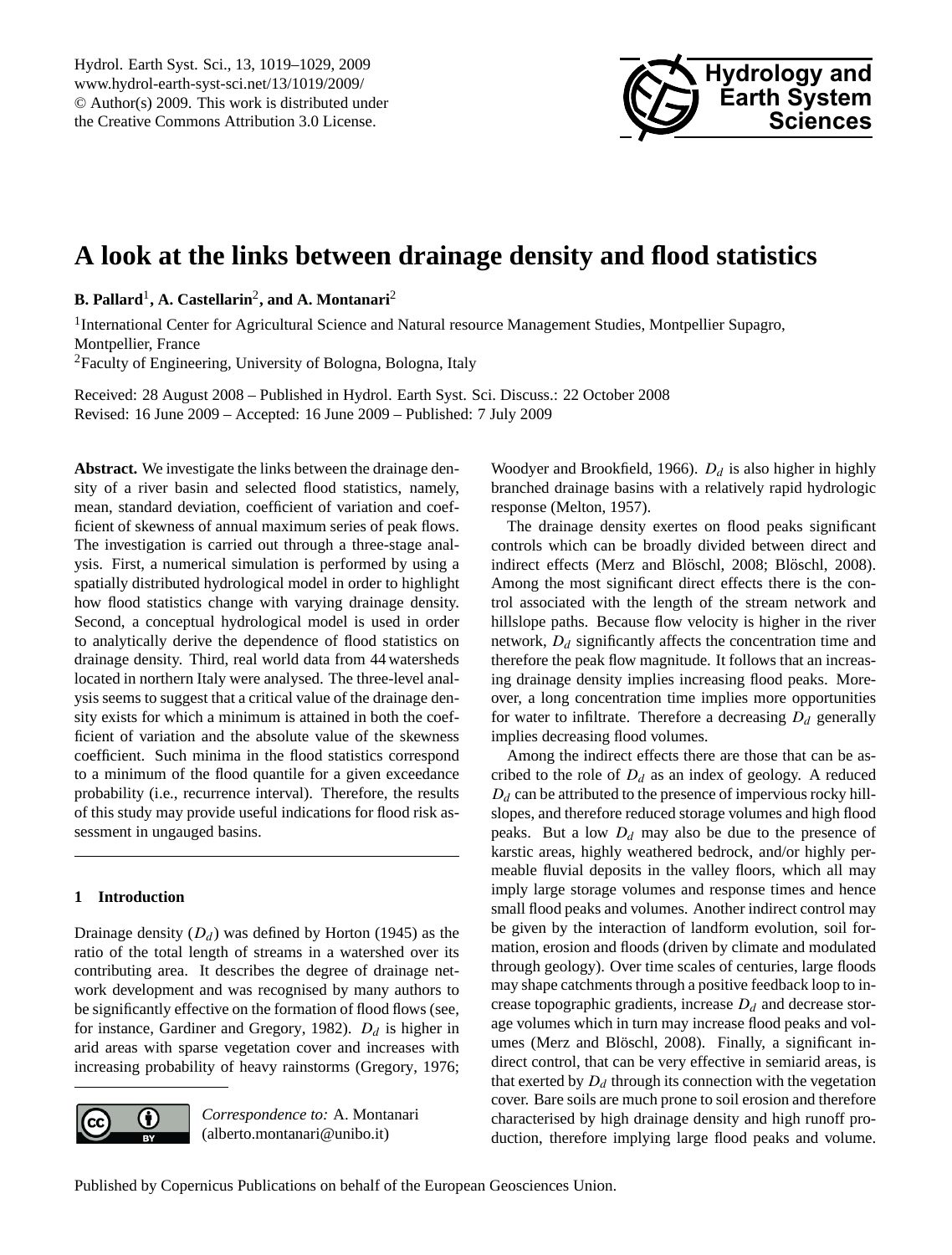This effect is clearly visible in watersheds of central Italy, where arid badlands are in fact characterised by significantly larger drainage density [\(Grauso et al.,](#page-10-6) [2008\)](#page-10-6).

The scientific literature proposed numerous contributions dealing with the links between  $D_d$ , geomorphological behaviours of the basin, climate and river runoff regime (see, for instance, [Morgan,](#page-10-7) [1976;](#page-10-7) [Gurnell,](#page-10-8) [1978;](#page-10-8) [Rodriguez-Iturbe](#page-10-9) [and Escobar,](#page-10-9) [1982\)](#page-10-9). In our view, significant contributions within this respect were provided by [Murphey et al.](#page-10-10) [\(1977\)](#page-10-10) who analysed the relationship among flood hydrograph characteristics, like rise time, base time, mean peak discharge and flood volume, and basin parameters such as, among the others, contributing area and drainage density. [Plaut Berger and](#page-10-11) [Entekhabi](#page-10-11) [\(2001\)](#page-10-11) and [Humbert](#page-10-12) [\(1990\)](#page-10-12) proved that drainage density is significantly related to the basin runoff coefficient. [Gresillon](#page-10-13) [\(1997\)](#page-10-13) studied 100 African catchments and concluded that  $D_d$  and watershed area are two very important variables to explain the shape of the recessing limb of the hydrograph, while in tropical regions  $D_d$  is effective on the runoff coefficient during flood events. [Yildiz](#page-10-14) [\(2004\)](#page-10-14) carried out a numerical simulation showing that streamflows simulated by a rainfall-runoff model steadily increase with increasing  $D_d$ . Recently, [Grauso et al.](#page-10-6) [\(2008\)](#page-10-6) showed that  $D_d$  is a fundamental explanatory variable in regression models for estimating the annual amount of suspended sediment yield. The explaining capability of  $D_d$  was found to be extremely relevant, therefore suggesting that a significant link indeed exists between  $D_d$  and the river flow regime. A recent and interesting review is provided by [Wharton](#page-10-15) [\(1994\)](#page-10-15) who studied the usefulness of  $D_d$  in rainfall-runoff modelling and runoff prediction.

Nowadays, there is an increasing interest in the potential role of geomorphic parameters to effectively describe and represent some peculiar behaviours of the rainfall-runoff transformation. Such interest is motivated by the increasing attention that the hydrologic community is dedicating to the problem of prediction in ungauged basins (PUB). Many researchers are involved in the activity of the PUB initiative, which was launched in 2003 by the International Association of Hydrological Sciences [\(Sivapalan et al.,](#page-10-16) [2003\)](#page-10-16). Furthermore, the continuous development of remote sensing techniques makes the estimation of a number of geomorphic parameters more accessible [\(Jena and Tiwari,](#page-10-17) [2006\)](#page-10-17).

Within the context of PUB, it is extremely important to investigate the potential utility of geomorphic parameters in the identification and calibration of hydrological models. Such parameters can be useful "hydrological signatures", that is, large scale markers of intrinsic local scale hydrological processes. While the connection between geomorphic parameters and river runoff regime has long been recognised (see the brief review presented above), expressing such link in a quantitative form is still an open problem.

The analysis presented here aims at shedding more light on the links between drainage density and streamflow regime. In fact, we believe the topology of the river network is potentially able to convey much more information on the formation of the river flows than what is currently known. In particular, the present analysis focuses on the potential interrelationships between  $D_d$ , the mean ( $\mu$ ), coefficient of variation  $(CV)$  and coefficient of skewness  $(k)$  of the annual maximum peak flow. Given that  $\mu$ , CV and k summarise the frequency regime of flood flows, the possibility to derive indications about their value in ungaunged basins from catchment and river network descriptors (such as  $D_d$ ) is extremely important in the context of PUB.

A major problem that limits the possibility to assess the dependence of flood statistics on  $D_d$  is the scarcity of historical data that makes the estimation of the statistics themselves highly uncertain. Moreover, a lot of additional forcings, other than  $D_d$ , are effective on the rainfall-runoff transformation, like the climate, the geology of the contributing area, the presence of preferential flow and many others. Therefore, the main objective of our study, i.e. assessing the explanatory capability of  $D_d$ , is a difficult task which is complicated by the presence of a significant noise. Ideally, we would like to assess under the same climatic conditions how the flood frequency regime of a given basin changes when changing the  $D_d$ . This is clearly not possible when dealing with real world case studies, for which  $D_d$ , as well as the flood frequency regime, is a direct expression of all forcings (e.g., climatic, geological, etc.) that characterise a given catchment.

To overcome the above problem, we first focus on an ideal case study of a river basin for which we generate arbitrarily long time series of synthetic river flow data. We perform many different simulations for different values of  $D_d$ , while keeping all other forcings unchanged. This first numerical study enables us to obtain a first indication on the effects of  $D_d$  on flood statistics and points out the possible existence of a optimal value of  $D_d$  for which the minimum CV and k are attained. To elaborate a sound physical interpretation of this result, we provide an analytical derivation of the relationship between  $D_d$  and CV. The analytical derivation is based upon a number of simplifying assumptions, but proves indeed that (1) the pattern of  $CV$  that emerges from the numerical study is feasible and (2) an optimal value of  $D_d$  exists under certain hypotheses. Finally, we assess and discuss the results obtained through the simulation study against empirical evidences for a set of river basins located in northern Italy.

We believe that recognising the pattern of the  $D_d$ –CV and  $D_d-k$  relationships is an important issue. In fact, if such patterns were known, and the critical value for  $D_d$  was confirmed and quantified, one could estimate to what extent a river basin is prone to extreme floods on the basis of its drainage density. Our study is not conclusive in defining the patterns above in a quantitative way, but provides a first indication about their possible shape.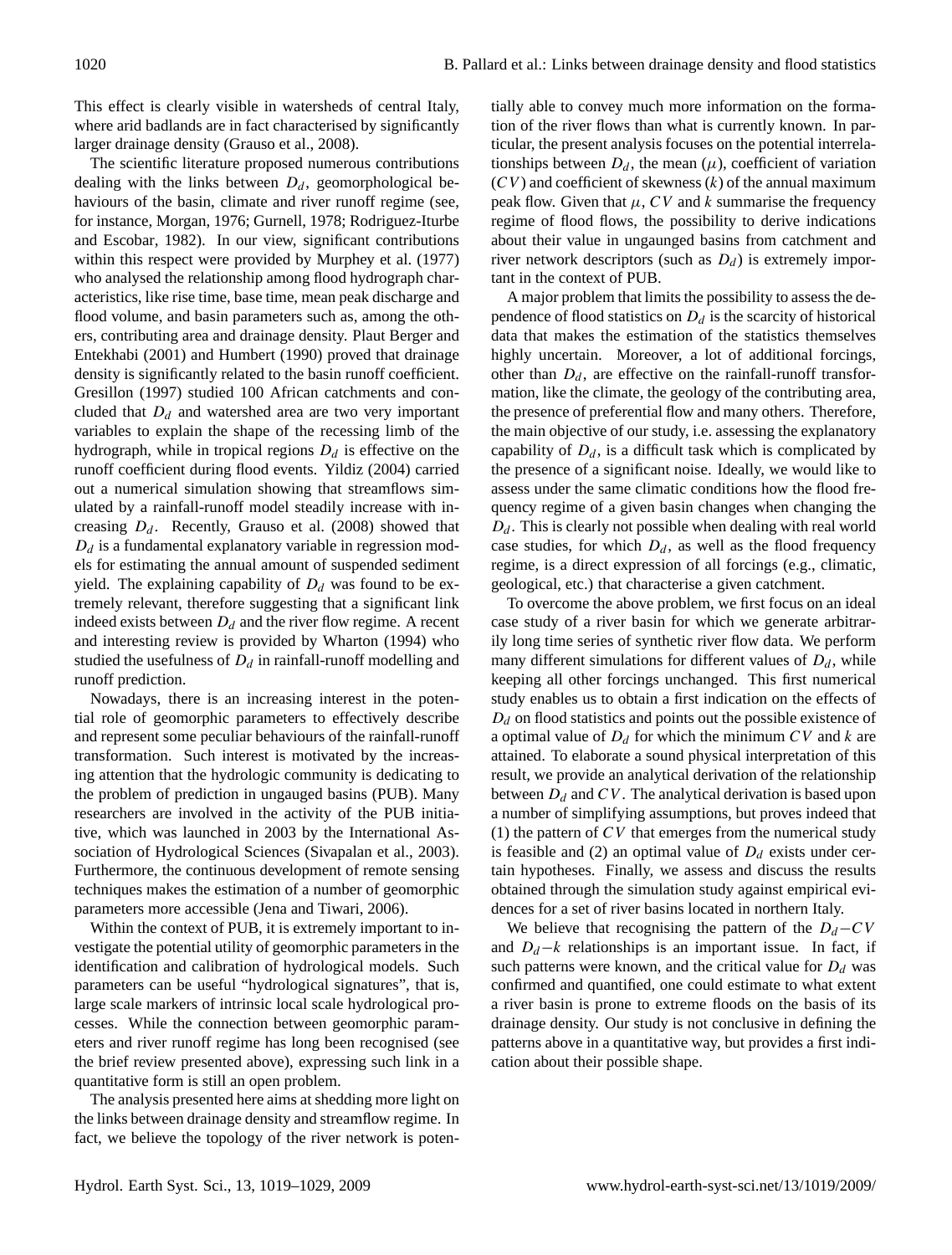## <span id="page-2-0"></span>**2 Links between the drainage density and flood statistics – a numerical simulation through a spatially distributed rainfall-runoff model**

The links between the drainage density and the statistics of the annual maximum peak flows are first inspected through a numerical simulation. With reference to the Riarbero River basin, which is a right tributary to the Secchia River (Italy) with a drainage area of  $17 \text{ km}^2$ , we simulate many 100-year long time series of hourly river flows for different  $D_d$  values, setting all of the other external forcings and model parameters constant. River flow simulation is carried out by using a spatially distributed rainfall-runoff model, while the meteorological input is obtained by generating synthetic rainfall and temperature series at hourly time scale.

The rainfall-runoff model applied here is AFFDEF [\(Moretti and Montanari,](#page-10-18) [2007\)](#page-10-18). It determines the catchment hydrologic response by composing the two processes of hillslope runoff and channel propagation along the river network. A description of the structure of the model is provided in the Appendix. AFFDEF is based on the application of a conceptual model for the continuous time simulation of the infiltration and runoff formation processes at local scale, as well as energy and mass balance concepts for simulating runoff concentration and propagation. Therefore it is capable of fully simulating the direct controls of  $D_d$  on flood statistics. It can also account for the indirect controls exerted by  $D_d$ , by using information at local scale about watershed morphology, soil type and vegetation cover to compute runoff formation and propagation [\(Moretti and Montanari,](#page-10-18) [2007\)](#page-10-18).

AFFDEF has been calibrated for the Riarbero River basin during a previous study (see [Moretti and Montanari,](#page-10-19) [2008\)](#page-10-19). For performing the hydrological simulation, a 100-year hourly rainfall time series for the Riarbero River basin was first generated by using the Neyman-Scott rectangular pulses model. The model represents the total rainfall intensity at time  $t$  as the sum of the intensities given by a random sequence of rain cells active at time t. Extensive details about the model and the simulation we performed can be found in [Cowpertwait](#page-9-1) [\(1996\)](#page-9-1), [Rodriguez-Iturbe et al.](#page-10-20) [\(1987\)](#page-10-20), [Bur](#page-9-2)[lando](#page-9-2) [\(1989\)](#page-9-2) and [Moretti and Montanari](#page-10-19) [\(2008\)](#page-10-19).

Then, a 100-year record of hourly temperature data was generated by using a stochastic model, namely, a fractionally differenced ARIMA model (FARIMA). This kind of model has been shown in many applications to be able to well fit the autocorrelation structure of temperature series which, for increasing lag, is very often affected by a slow decay that may suggest the presence of long term persistence. FARIMA models, which are characterised by a high flexibility in their autocorrelation structure, are capable of fitting long term persistence by means of the fractional differencing operator. More details on FARIMA models and the simulation procedure herein applied for the temperature data can be found in [Montanari](#page-10-21) [\(2003\)](#page-10-21) and [Montanari et al.](#page-10-22) [\(1997\)](#page-10-22).

The synthetic rainfall and temperature data have been subsequently routed through AFFDEF, therefore obtaining a 100-year long sequence of river flows relative to Riarbero River outlet. The simulation was performed for varying values of the critical support area  $A_0$  that is used to distinguish rill flow from channel flow (see Appendix A), therefore obtaining basin configurations that correspond to different  $D_d$ values, while keeping any other forcing unchanged. In particular, the  $D_d$  values were computed as the ratio between the total length of the river network and the drainage area. The total length of the river networks depends on  $A_0$  and was automatically retrieved from a Digital Elevation Model (DEM) of the catchment, as described in the Appendix A. Then, for each simulation (i.e., each  $D_d$  value) we extracted the annual maximum river flows and computed the sample values of the following statistics:  $\mu$ ,  $\sigma$ , CV and k.

Figure [1](#page-3-0) shows the patterns of  $\mu$ ,  $\sigma$ , CV and k depending on  $D_d$ . For the sake of generality, Fig. [1](#page-3-0) reports standardised values of  $D_d$ ,  $CV$  and k. Values of  $CV$  and k were standardised by their empirical minima while the  $D_d$  values were standardised by the  $D_d$  of the Riarbero river basin (0.54 km−<sup>1</sup> ), which was computed as the ratio between the total length of the stream network, as described by the blue lines on 1:25 000 topographic maps, and the drainage area of the catchment. The results show that  $\mu$  and  $\sigma$  increase for increasing  $D_d$ . This outcome was expected, because  $D_d$ significantly affects the concentration time. As a matter of fact, the surface flow is much slower on the hillslopes than in the river network and therefore higher  $D_d$  values imply lower concentration times, which in turn imply amplified peak river flows because of the fast response of the catchment.

A more interesting result is obtained by looking at the patterns of  $CV$  and k. In fact, the simulation provided by AFFDEF supports the existence of an optimal value of  $D_d$ for which a minimum is attained for the above statistics. This outcome has a significant implication: the optimal value of  $D_d$  would correspond to a situation for which the river basin is less prone to heavy floods, while significant departures from the optimum would be signatures of a higher flood risk.

Of course the numerical simulation is affected by uncertainty and therefore its outcome may not be fully representative of what actually occurs in nature. Therefore one may wonder whether or not the patterns found for  $CV$  and  $k$  are realistic. In order to better investigate the possible physical explanations for the critical value of  $D_d$  we carried out an analytical derivation of the  $D_d$ –CV relationship, that is presented in the following Section.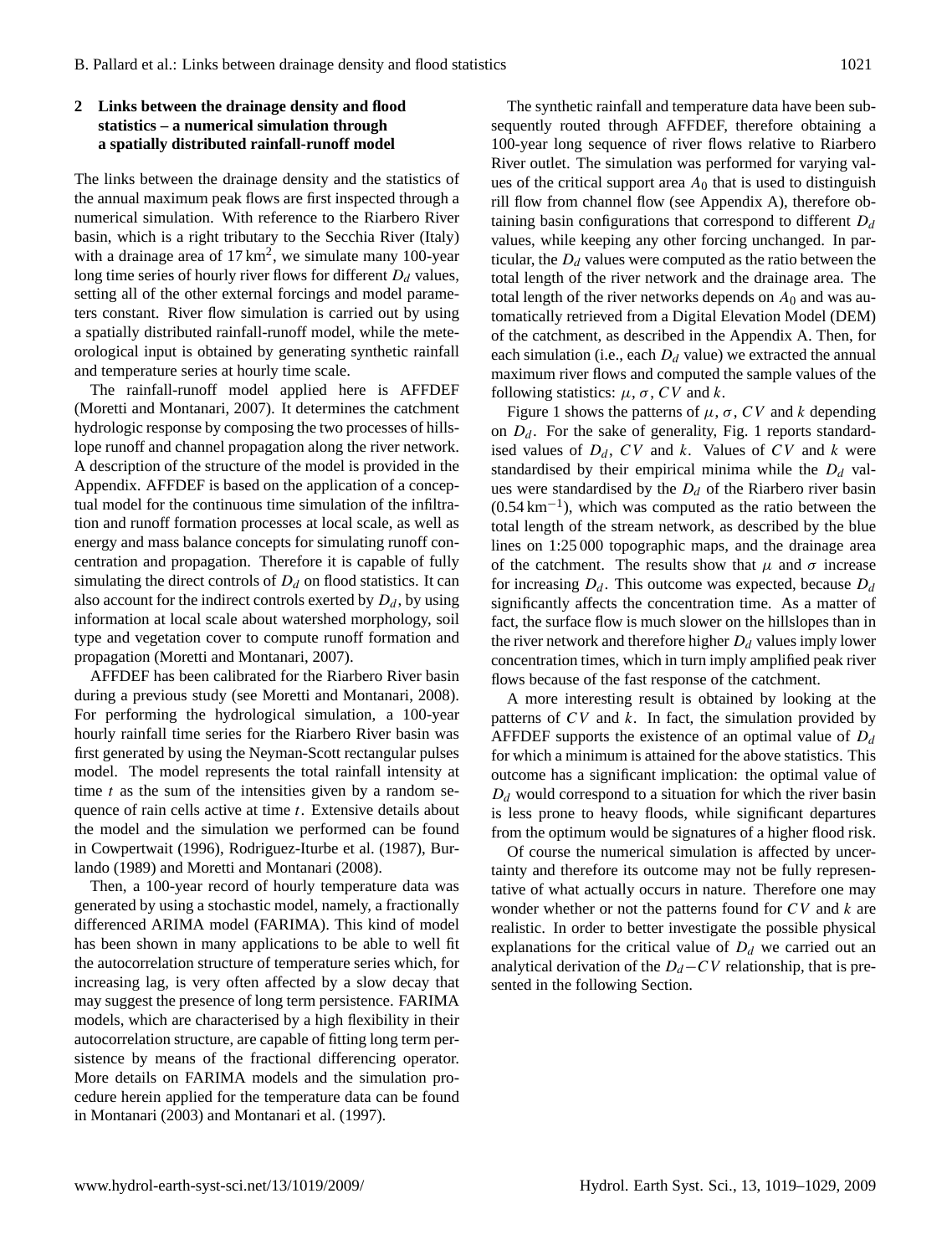

<span id="page-3-0"></span>**Fig. 1.** Progress of  $\mu$ ,  $\sigma$  and standardised CV and k depending on standardised  $D_d$  for the numerical simulation obtained through the AFFDEF rainfall-runoff model.

# <span id="page-3-6"></span>**3 Analytical derivation of the links between the drainage density and flood statistics – a conceptual approach**

The statistics of the flood flows can be analytically computed by means of a derived distribution approach. This analysis is meaningful in order to confirm and better understand the patterns highlighted by the numerical simulation. In order to make the analytical computation possible, simplifying assumptions need to be introduced in the schematisation of the rainfall-runoff transformation.

## **3.1 Conceptualisation of the processes leading to the formation of flood flows**

## <span id="page-3-2"></span>**3.1.1 Gross rainfall**

We assume that the extreme mean areal gross rainfall intensity  $r_l$  is constant during the storm event and is described by a scale-invariant intensity-duration-frequency (IDF) curve of the type  $r_l = a(T) d^{n-1}$ , where *n* is fixed,  $a(T)$  is a coefficient that depends on the return period  $T$  and  $d$  is the storm duration. For more details about scale invariant IDF curves see [Burlando and Rosso](#page-9-3) [\(1996\)](#page-9-3). It is also assumed that  $a(T)$ is distributed according to a Gumbel distribution [\(Kottegoda](#page-10-23) [and Rosso,](#page-10-23) [1998\)](#page-10-23) and therefore can be estimated through the relationship

$$
a(T) = \mu^* - 0.453\sigma^* - \frac{\sigma^*}{1.283} \log \left[ -\log \frac{T-1}{T} \right], \quad (1)
$$

where  $\mu^*$  and  $\sigma^*$  are mean and standard deviation of the annual maximum rainfall for storm duration of one hour [\(Bur](#page-9-3)[lando and Rosso,](#page-9-3) [1996\)](#page-9-3).

## <span id="page-3-3"></span>**3.1.2 Net rainfall**

It is assumed that the mean areal net rainfall intensity can be estimated as

<span id="page-3-1"></span>
$$
r = r_l - r_p \tag{2}
$$

where  $r_p$  is the mean areal infiltration rate during the storm. We adopted Horton's equation for infiltration [\(Horton,](#page-10-24) [1933\)](#page-10-24) to describe  $r_p$ , which provides a reasonable schematisation

for the Riarbero River basin, where steep slopes with a reduced permeability dominate. If one assumes that  $r_l > r_{p,0}$ , where  $r_{p,0}$  is the initial infiltration rate, the average rate of rainfall loss during the storm event can be computed by

$$
r_p = \frac{1}{d} \int_0^d \left[ r_{p,c} + (r_{p,0} - r_{p,c}) e^{-t/\epsilon} \right] dt
$$
  
=  $r_{p,c} + \frac{\epsilon}{d} (r_{p,0} - r_{p,c}) (1 - e^{-\frac{d}{\epsilon}}),$  (3)

with  $r_{p,c}$  and  $\epsilon$  denoting the asymptotical infiltration rate and a parameter, respectively.

# <span id="page-3-4"></span>**3.1.3 Rainfall-runoff**

We assume that the rainfall-runoff transformation can be schematised by using a unit hydrograph rainfall-runoff model. Accordingly, under the assumption of constant rainfall introduced above, the flood hydrograph can be estimated through the linear relationship

$$
Q(t) = rA \int_{t_0}^t h(t - \tau) d\tau
$$
 (4)

for  $t \leq t_0+d$ , where  $t_0$  is the initial time of the hydrograph, A is the drainage area and  $h(t-\tau)$  is the travel time distribution of the catchment, which is supposed to be a stationary function of time. Let us denote with  $t_c$  the concentration time of the catchment. We assume that the travel time distribution can be written in the form

$$
h(t) = \begin{cases} 0 & \text{if } t < t_0 \\ c & \text{if } t_0 < t < t_c \\ 0 & \text{if } t > t_c \end{cases} \tag{5}
$$

where  $c$  is a constant parameter.

## <span id="page-3-5"></span>**3.1.4 Computation of the annual maximum flood statistics**

Finally, we assume that the flood flow with recurrence interval  $T$ ,  $Q(T)$ , is induced by a rainstorm event with return period T, duration  $d=t_c$  and net rainfall intensity given by Eq. [\(2\)](#page-3-1). Under the assumptions introduced in Sect. [3.1.1,](#page-3-2)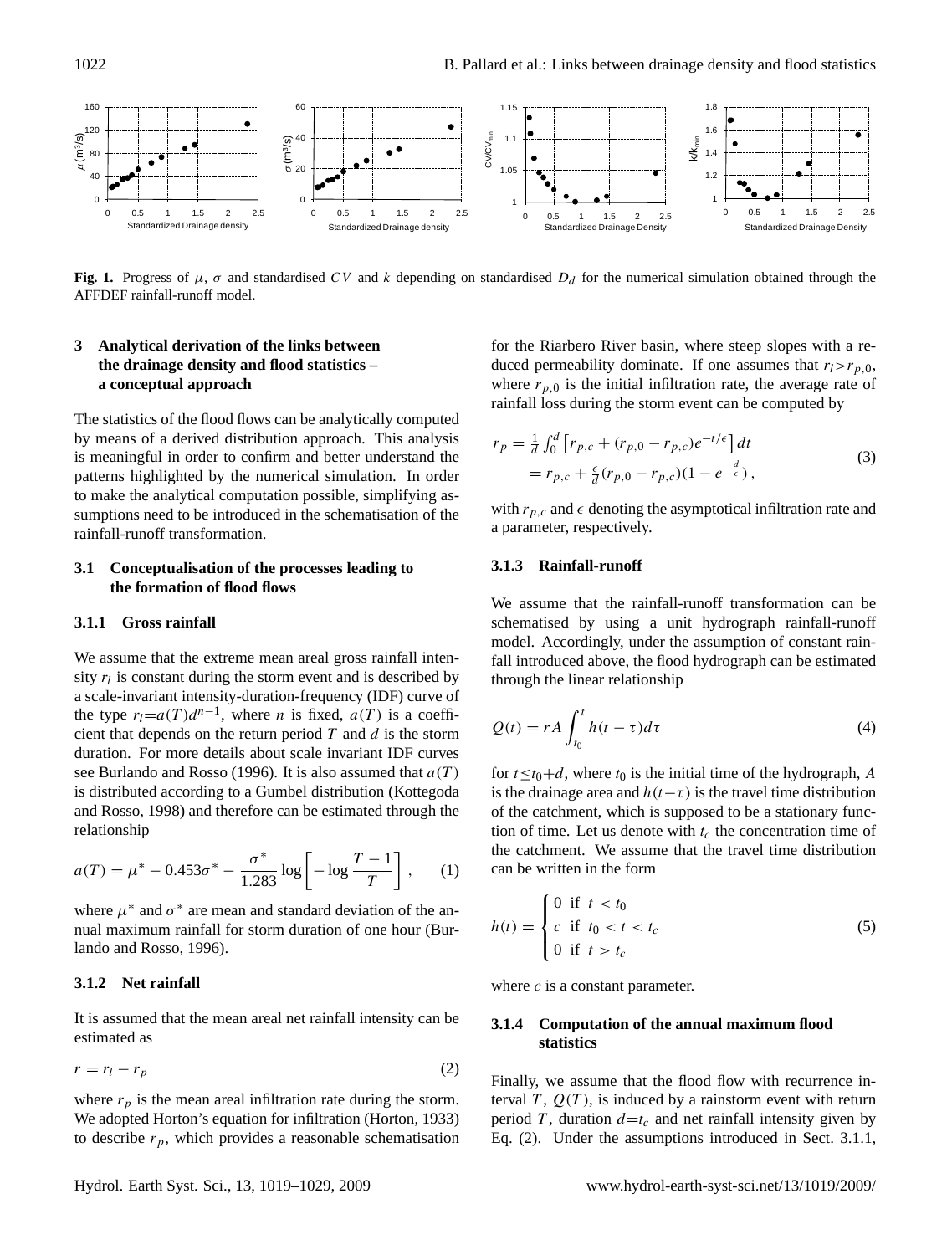[3.1.2](#page-3-3) and [3.1.3,](#page-3-4) the T-year flood  $Q(T)$  can be written in the form

$$
Q(T) = A \left\{ a(T)t_c^{n-1} + -r_{p,c} - \frac{\epsilon}{t_c}(r_{p,0} - r_{p,c})(1 - e^{-t_c/\epsilon}) \right\},
$$
\n(6)

while  $\mu$ ,  $\sigma$  and CV of annual maximum floods can therefore be written as:

$$
\mu = A \left[ \mu^* t_c^{n-1} - r_{p,c} - \frac{\epsilon}{t_c} (r_{p,0} - r_{p,c}) (1 - e^{-t_c/\epsilon}) \right]
$$
\n
$$
\sigma = A \sigma^* t_c^{n-1}
$$
\n
$$
CV = \frac{\sigma^* t_c^{n-1}}{\mu^* t_c^{n-1} - r_{p,c} - \frac{\epsilon}{t_c} (r_{p,0} - r_{p,c}) (1 - e^{-t_c/\epsilon})}
$$
\n(7)

## **3.1.5 Link between the annual maximum flood statistics and the drainage density**

We suppose that the main impact of  $D_d$  on the frequency regime of annual maximum flood, summarised by the statistics computed in Sect. [3.1.4,](#page-3-5) is due to its monotonically decreasing relationship with the concentration time  $t_c$  of the catchment. We assume this relationship to be expressed by

<span id="page-4-0"></span>
$$
D_d = \frac{M}{At_c},\tag{8}
$$

where *M* is constant.

The simple conceptual model introduced above can explicitly account for the direct controls of  $D_d$  on the flood statistics. In fact, Eq. [\(8\)](#page-4-0) assumes the existence of a direct link between the drainage density and the concentration time, and therefore the duration of the critical storm (direct controls). Soil use, basin morphology and vegetation cover (indirect controls) are considered in a lumped form and only implicitly, through the parameter  $\epsilon$ . It is worth remarking that we assumed in this study that the return period of the annual maximum flood coincides with the return period of the rainfall event generating the flood. This assumption is rarely providing a satisfactory schematisation in real world cases (Viglione and Blöschl, [2009\)](#page-10-25). Nevertheless, it was deemed appropriate for the scope of this study as it simplifies the casual relationship between the rainfall forcing and the induced flood.

### **3.2 Results of the analytical computation**

For the sake of providing an example of the analytically derived relationships  $D_d-\mu$ ,  $D_d-\sigma$  and  $D_d-CV$ , let us assign the following values to the parameters of the conceptual model introduced above:

$$
\mu^* = 30 \text{ mm};
$$
  
\n
$$
\sigma^* = 10 \text{ mm};
$$
  
\n
$$
A = 17 \text{ km}^2;
$$
  
\n
$$
M = 40 \text{ km h};
$$
  
\n
$$
r_{p,0} = 20 \text{ mm/h};
$$
  
\n
$$
r_{p,c} = 3 \text{ mm/h};
$$
  
\n
$$
\epsilon = 0.8 \text{ h};
$$
  
\n
$$
n = 0.6;
$$
  
\n
$$
t_c = [1, 10] \text{ h}.
$$

Figure [2](#page-5-0) shows the patterns of  $\mu$ ,  $\sigma$  and standardised CV depending on standardised  $D_d$  that were derived through the conceptual approach. For the sake of comparison with Fig. [1,](#page-3-0)  $D_d$  values were standardised by the  $D_d$  of the Riarbero basin. The results show that the patterns obtained through the hydrological simulation are confirmed. In particular, the analytical derivation confirms the presence of an optimal value for  $D_d$  with regard to  $CV$ , which is due to the interplay between the depth-duration-frequency curve for rainfall and Horton's infiltration equation.

Of course, the outcome of the conceptual approach is strongly affected by the underlying assumptions. In particular, it is worth noting that a different relationship between  $D_d$  and  $t_c$  (see Eq. [8\)](#page-4-0) would affect the patterns in Fig. [2.](#page-5-0) Nevertheless, the monotonically decreasing relationship between  $D_d$  and  $t_c$  assures the existence of an optimal  $D_d$  regardless of the mathematical expression assumed to describe this relationship. Therefore, the hypothesis of describing the relationship between  $D_d$  and  $t_c$  through (Eq. [8\)](#page-4-0) could be relaxed and still an optimal  $D_d$  could be found under the remaining assumptions.

Furthermore, it is interesting to note that the simple conceptual model that was used to perform the analytical derivation, with the parameters given above, would have provided a constant value of  $CV=0.333$  over an arbitrary range of drainage densities if the rainfall losses were neglected. The adoption of Horton's equation for explaining the losses along with the other simplifying assumptions mentioned above results in the presence of the optimal value of  $D_d$ .

Finally, it is important to observe that the analytical model described above, in view of its linear structure, leads to obtaining  $k=k^*$  for any value of  $D_d$ , where  $k^*$  is the skewness of the annual maximum rainfall corresponding to storm duration of one hour. Therefore, the analytical model cannot explain the pattern simulated by AFFDEF for the third order moment. There are many possible reasons for the presence of a critical value of  $D_d$  with respect to k, that nevertheless imply relaxing some of the assumptions underlying the conceptual framework introduced above, with the consequence that an analytical derivation could be no longer possible. For instance, if one keeps the assumption of linear rainfall-runoff model, the variations of  $k$  depending on drainage density could be explained by an analogous variation of  $k^*$  over dif-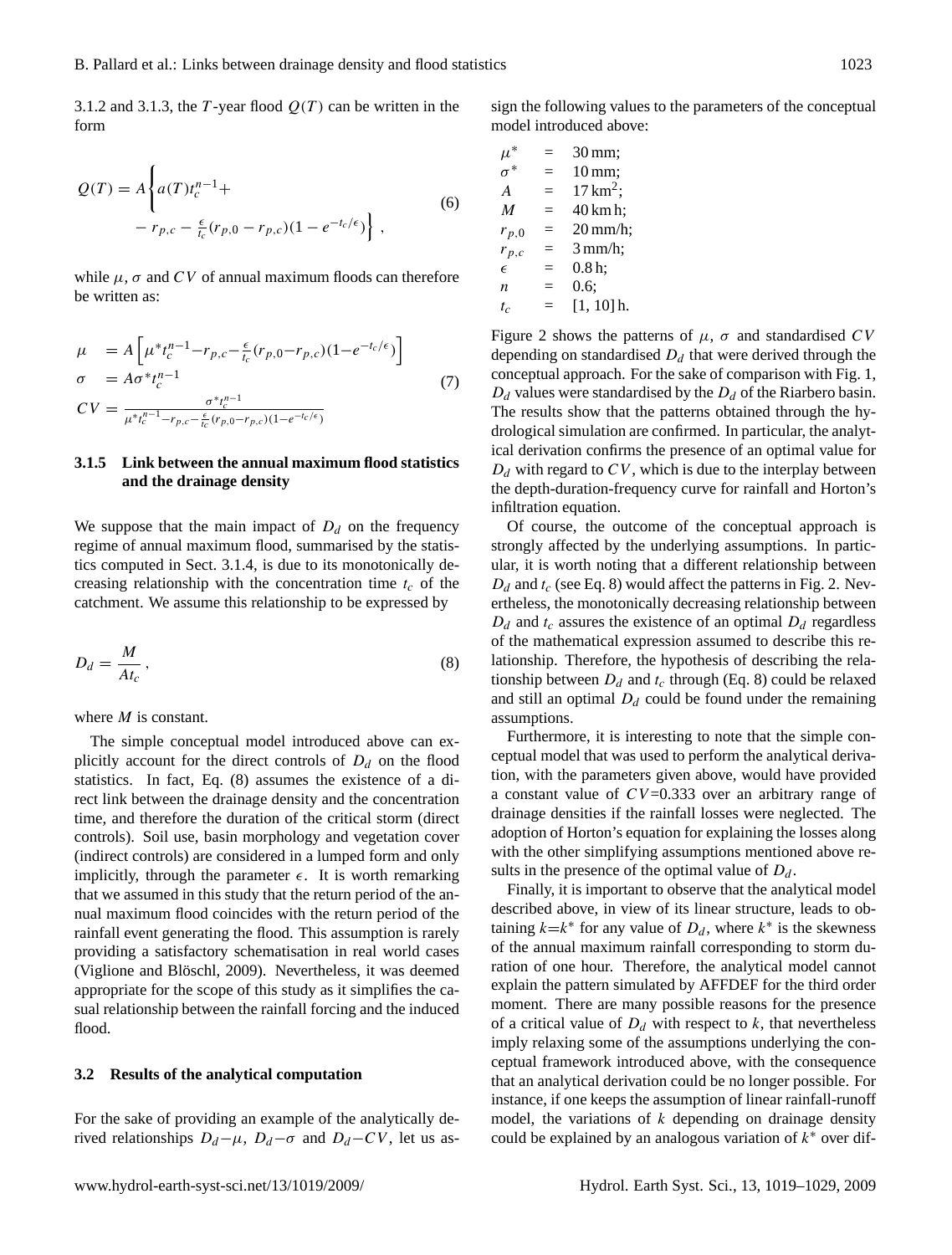

<span id="page-5-0"></span>**Fig. 2.** Progress of  $\mu$ ,  $\sigma$  and standardised CV depending on standardised  $D_d$  for the analytical derivation obtained through the conceptual model.

ferent storm durations, which would imply relaxing the assumption of scale-invariant rainfall. A non-linear rainfallrunoff transformation or the presence of a complex infiltration pattern could be other possible explanations. For what concerns the AFFDEF simulation the increase of  $k$  for increasing drainage density is dominated by a corresponding increase of the rainfall skewness, while the causes for the increase of k for very low drainage densities are less clear. We believe the complexity of the spatially distributed infiltration pattern dominates in this case as a consequence of the increased residence time of water in the hillslopes.

## <span id="page-5-1"></span>**4 Links between the drainage density and flood statistics – case studies.**

The patterns identified for the  $D_d$ –CV and  $D_d$ –k relationships are displayed by the outcome of mathematical models that are based on assumptions that were described in detail above. Although the models are based on reasonable conceptualisations, their output is affected by a relevant uncertainty, which is induced by many causes including input uncertainty, model structural uncertainty (also induced by the underlying assumptions) and parameter uncertainty. Therefore, there is no guarantee that the identified patterns actually correspond to what can be observed in the real world.

The analysis so far described has been performed through mathematical models in view of the aforementioned impossibility to study the dependence of the hydrological response on the drainage density for a real world watershed. However, an analysis of real world data can be carried out by considering different watersheds characterised by different drainage densities. We believe such type of analysis is necessary in order to provide a consistent support to what has been previously found.

However, the real world analysis is affected by a relevant uncertainty as well, because different catchments have not only different drainage densities, but also different climate, geomorphology and so forth. Therefore the patterns induced by the drainage density could be masked by patterns induced by the additional forcings mentioned above and focusing on different regions may lead to different results [\(Merz and](#page-10-26) Blöschl, [2009\)](#page-10-26). Thus, we expect that the patterns obtained through the real world analysis are affected by a significant scatter of the empirical data, which may make the interpretation of the results difficult and to some extent subjective. We do not expect a clear confirmation of the previous outcomes, but at least a result allowing us not to reject their plausibility. In order to limit the ambiguity induced by the additional forcings, it is important to focus on catchment with similar behaviours.

#### **4.1 The study area and data set**

We focus on 44 subcatchments of the Po River basin with drainage area ranging from 20 to  $10000 \text{ km}^2$ . The Po river flows in northern Italy, with a total contributing area of about  $70000 \text{ km}^2$ . The main stream is about  $652 \text{ km}$ long. The mean discharge at its mouth is around  $1560 \,\mathrm{m}^3/\mathrm{s}$ while the mean annual inflow into the Adriatic sea is around  $47$  billions  $m<sup>3</sup>$ . The river regime in the alpine part of the watershed is sensitive to temperature, with an important contribution by snowmelt to runoff during summer. For the tributaries from the Apennines, rainfall is the most significant contribution to river runoff. Mean annual rainfall over the Po river watershed is around 1200 mm/y, with minimum and maximum values around 600–800 mm/y and 1600– 1800 mm/y, respectively. The rainfall regime is predominantly continental over the Alpine portion of the basin, with a maximum during summer and a minimum during winter. The remaining portion of the basin is mainly characterized by two rainfall maxima in Spring and Autumn (Autorità di [Bacino del Fiume Po,](#page-9-4) [1986\)](#page-9-4).

Annual maximum series (AMS) of river flows are available for the considered 44 catchments for the period between 1918 and 1970. These data were collected by the Italian Hydrometric Service. The series are affected by missing values, so that the sample size of the AMS ranges between 8 and 44, with an average size of 23. For each series the sample mean, standard deviation, CV and k were computed.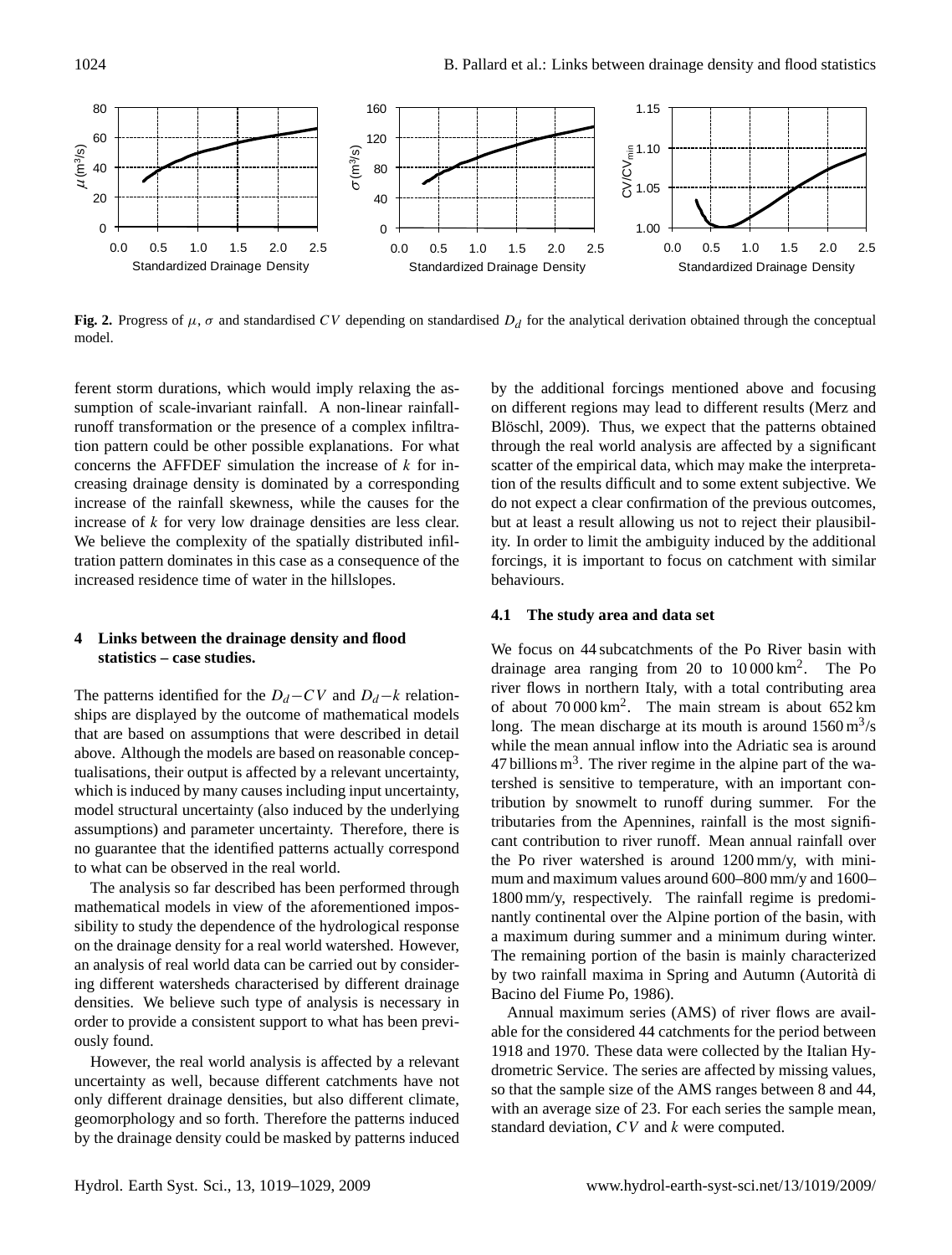#### **4.2 Computation of the drainage density**

For the 44 considered catchments,  $D_d$  is calculated as the ratio between the total length of the stream network, as described by the blue lines on 1:25 000 topographic maps, and the drainage area of each catchment. Figure [3](#page-7-0) shows the pattern of the computed  $D_d$  over the Po River watershed.

## **4.3 Results**

Figure [4](#page-7-1) shows the progress of reduced  $\mu$  and  $\sigma$  depending on  $D_d$  for the considered subwatersheds of the Po River Basin. Reduced  $\mu$  and  $\sigma$  are considered instead of  $\mu$  and  $\sigma$ to remove the dependence on drainage area and to enable one to compare Fig. 4 with the corresponding diagrams of Figs. [1](#page-3-0) and [2.](#page-5-0) The reduced values of the moments are obtained by dividing the empirical moments by  $A^{\beta}$ , where  $\beta$  is a regional scaling exponent. Empirical values of  $\beta$  vary from 0.2 to 0.8 for various regions of the world (see e.g., [Castellarin et al.,](#page-9-5) [2005;](#page-9-5) [Castellarin,](#page-9-6) [2007;](#page-9-6) [Gaume et al.,](#page-9-7) [2009\)](#page-9-7) and a value of 0.2 appears to best suit the considered study area. Figure [4](#page-7-1) also reports the progress of CV and k as a function of  $D_d$ . In order to aid the interpretation of the plots, a moving average (window length=9) of the statistics is also shown, along with a linear interpolation for  $\mu$  and  $\sigma$ .

As expected, Fig. [4](#page-7-1) shows that empirical data present a significant scatter, therefore making the interpretation of the results highly uncertain and the identification of patterns subjective. However, the moving average curves reported in the diagrams do not contradict what was inferred through the previous numerical and analytical investigations. Although the linear regression models reported in panels a and b of Fig. [4](#page-7-1) are not statistically significant, we decided to include them in the figure to better illustrate the general increasing tendency of reduced  $\mu$  and  $\sigma$  with  $D_d$ . Also it seems useful to remark here that the progression of  $\mu$  and  $\sigma$  in Figs. [1](#page-3-0) and [2](#page-5-0) can be effectively represented through a power law (i.e., linear model of the log-transformed variables) and that a linear regression of the log-transformed case study data is significant at the 10% level for both reduced  $\mu$  and  $\sigma$ .

The considerations on the analysis of real world basins and their flood statistics enable us not to reject the hypothesis of the existence of a critical value of the drainage density with respect to  $CV$  and  $k$ . Although this conclusion could certainly be questioned in view of the above mentioned scatter, the practical effect of the detected critical value is evident if one looked at the progression of the dimensionless flood quantile (DFQ) as a function of  $D_d$ . The DFQ is the ratio between the flood quantile and the corresponding mean value of the annual maximum flood. If one assumes that CV and k are given by the moving averages shown in Fig. [4,](#page-7-1) the DFQ can be easily computed by fitting a Generalised Extreme Value (GEV) distribution [\(Kottegoda and Rosso,](#page-10-23) [1998\)](#page-10-23) to the available dimensionless flood data. The GEV distribution has been widely shown to satisfactorily reproduce the sample frequency distribution of hydrological extremes (in particular, precipitation depths and flood flows) observed in different geographical contexts around the world [\(Castel](#page-9-6)[larin,](#page-9-6) [2007\)](#page-9-6).

Figure [5](#page-7-2) shows the progression of the 100-year DFQ depending on the corresponding value of  $D_d$ . Indeed, it can be seen that the variation of DFQ depending on  $D_d$  is significant and certainly affects the magnitude of the peak flows.

It is worth pointing out that one should not be surprised by the differences in terms of drainage density in Figs. [1,](#page-3-0) [2](#page-5-0) and [4.](#page-7-1) In fact,  $D_d$  was estimated by using different information in each application and therefore the obtained values are not directly comparable.

#### **5 Conclusions**

Drainage density is a classical descriptor of catchment morphology which is known to control the formation of river flows. As such it may influence significantly the frequency regime of flood flows. In this study, we addressed the analysis of the relationships between drainage density and flood frequency regime by performing a numerical simulation, an analytical study based on a conceptual hydrological model and an investigation of real world data. We found that we cannot reject the hypothesis of the existence of a critical value of the drainage density for which a minimum is attained in the coefficient of variation and in the absolute value of the skewness coefficient for the annual maximum sequences of flood flows. This finding is relevant from a practical viewpoint. A minimum for the flood statistics mentioned above may imply a more pronounced minimum in the estimated design-flood (the flood flow associated with a given exceedance probability, or recurrence interval). Therefore drainage density could provide interesting indications about the flood risk for an ungauged river basin.

Previous studies (Blöschl and Sivapalan, [1997\)](#page-9-8) found that the coefficient of variation of annual peak flows seems to reach a maximum at a certain threshold area of the upstream river basin, while we found here a minimum at a certain threshold drainage density. These findings are apparently in disagreement if one assumed that the concentration time is the main control in both cases. However, it is important to note that Blöschl and Sivapalan [\(1997\)](#page-9-8) found the maximum of the CV for a catchment area of about  $100 \text{ km}^2$ . In this study we showed that a the progression of  $CV$  with  $D_d$ may exhibit a minimum independently of drainage area (see Sects. [2](#page-2-0) and [3\)](#page-3-6). Concerning the case study (see Sect. [4\)](#page-5-1), we found that the critical value of  $D_d$ , i.e. ~0.26 km<sup>-1</sup> (see Fig. [4\)](#page-7-1), characterizes a group of basins with highly variable drainage areas, which span approximately over the entire range of areas of the case study. Therefore the above results are not in disagreement, they are rather complementary to each other and likely to postulate that the progress of CV with the basin concentration time might be fluctuating. We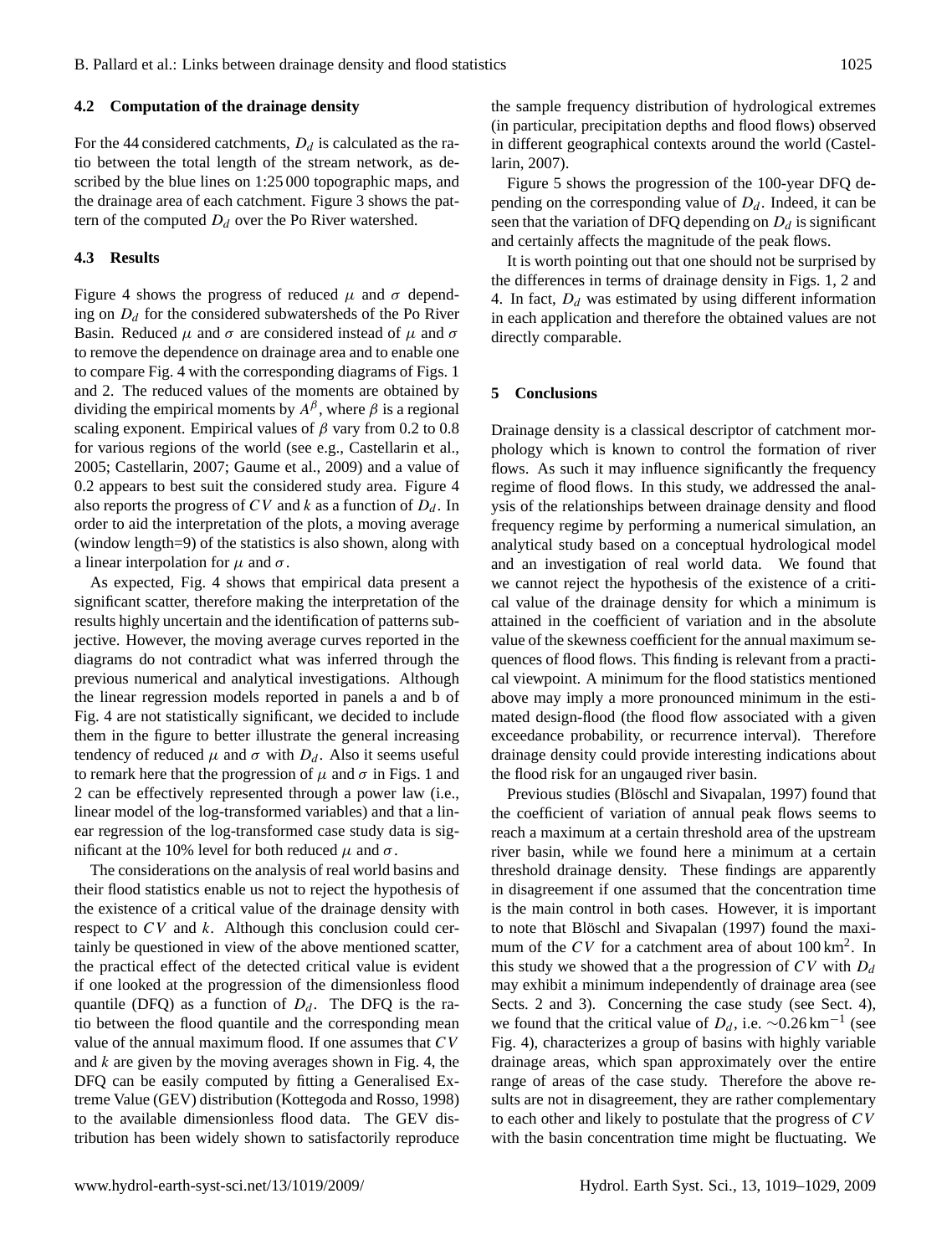

<span id="page-7-0"></span>**Fig. 3.** Schematic map of the Po River watershed and the 44 considered subbasins, with a qualitative representation of their drainage density.



<span id="page-7-1"></span>**Fig. 4.** Progress of  $\mu$ ,  $\sigma$ , CV and k depending on  $D_d$  for the considered subwatersheds of the Po River Basin.



<span id="page-7-2"></span>**Fig. 5.** 100-year dimensionless flood quantile against the corresponding value of  $D_d$ .

postulate that such progress is governed by the interplay between the depth-duration-frequency relation for rainfall and the infiltration curve and we are currently investigating this issue in more detail.

Our study is an initial effort to understand how descriptive the drainage density is in the representation of the flood frequency regime for a given basin. For this reason we did not provide in this study any quantitative indication for identifying the critical value of the drainage density for a single ungauged basin. At this stage of our knowledge, we believe that an extended set of comparative evaluations are needed in order to gain additional insights. These further investigations should be performed for climatically and geologically homogeneous areas, at least, in order to keep unchanged the most significant forcings on the flood statistics other than the drainage density.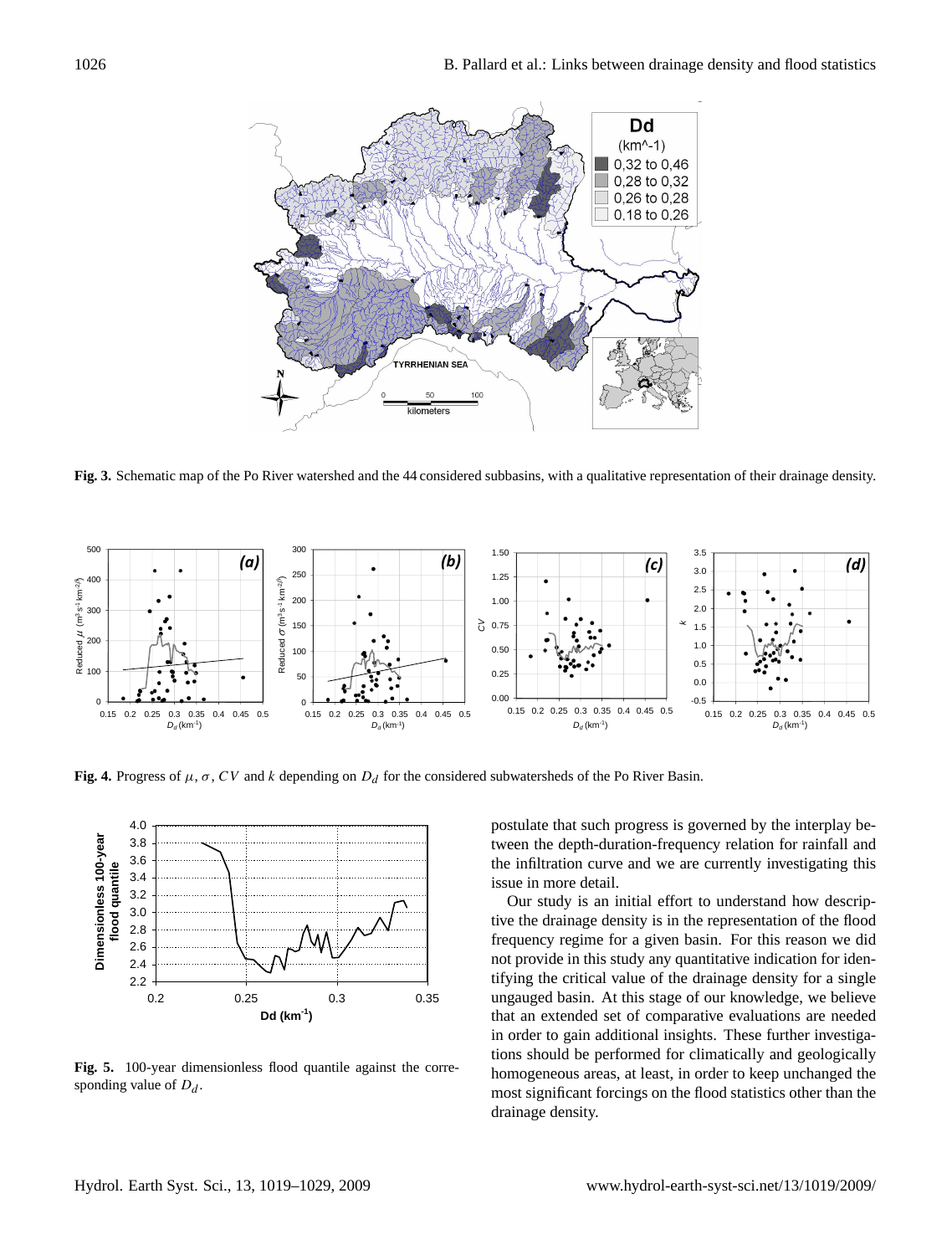Finally, we would like to remark once again that the flood statistics are related to many other forcings other than drainage density like, for instance, climate, geomorphology and so forth. The probability distribution of the peak flows is actually the result of many influencing processes and catchment behaviours and the drainage density is not the most effective in general. Therefore the patterns detected here might be not there in other contexts.

#### **Appendix A**

#### **AFFDEF: a spatially distributed rainfall-runoff model**

AFFDEF discretises the basin in square cells coinciding with the pixels of the Digital Elevation Model (DEM). The river network is automatically extracted from the DEM itself by applying the D-8 method [\(Band,](#page-9-9) [1986;](#page-9-9) [Tarboton,](#page-10-27) [1997\)](#page-10-27), which allows one to estimate the flow paths and the contributing area to each cell. In detail, the network determination is carried out by first assigning to each DEM cell a maximum slope pointer and then processing each cell in order to organise the river network. Digital pits are filled in a preprocessing step, before extracting the channel network from the DEM of the catchment. Each cell receives water from its upslope neighbours and discharges to its downslope neighbour. For cells of flow convergence, the upstream inflow hydrograph is taken as the sum of the outflow hydrographs of the neighbouring upslope cells.

Distinction between hillslope rill and network channel is based on the concept of constant critical support area [\(Mont](#page-10-28)[gomery and Foufoula-Georgiou,](#page-10-28) [1993\)](#page-10-28). Accordingly, rill flow is assumed to occur in each cell where the upstream drainage area does not exceed the value of the critical support area  $A_0$ , while channel flow occurs otherwise. The value of  $A_0$  conditions the drainage density of the river basin. Decreasing values of  $A_0$  induce an increase of the linear extension of the drainage network and therefore a corresponding increase of  $D_d$ .

The interaction between soil, vegetation and atmosphere is modelled by applying a conceptual approach. The model firstly computes the local gross rainfall  $P_l[t, (i, j)]$ , for each DEM cell of coordinates  $(i, j)$ , by interpolating the observations referred to each raingauge through an inverse distance approach. Then, for each cell a first rate of rainfall depth is accumulated in a local reservoir (interception reservoir) which simulates the interception operated by the vegetation. The capacity of such interception reservoir is equal to  $C_{\text{int}}S(i, j)$ , being  $C_{\text{int}}$  a parameter, constant in space and time, and  $S(i, j)$  the local storativity. The latter is computed depending on soil type and use according to the Curve Number method (CN method, [Soil Conservation Service,](#page-10-29) [1987;](#page-10-29) [Chow et al.,](#page-9-10) [1988\)](#page-9-10).

Once the interception reservoir is full of water, the exceeding rainfall reaches the ground. Then, surface and subsurface

flows are computed according to a modified CN approach that is able to simulate the redistribution of the soil water content during interstorm periods. In detail, it is assumed that a linear reservoir (infiltration reservoir), which collects the infiltrated water, is located in correspondence of each DEM cell at the soil level. The local surface runoff and the infiltration are computed according to the relationship

<span id="page-8-0"></span>
$$
\frac{P_n[t,(i,j)]}{P[t,(i,j)]} = \frac{F[t,(i,j)]}{H \cdot S(i,j)}
$$
(A1)

where  $P[t, (i, j)]$  is the rainfall intensity that reaches the ground at time t,  $P_n[t,(i, j)]$  is the intensity of surface runoff,  $F[t, (i, j)]$  is the water content at time t of the infiltration reservoir located in correspondence of the cell  $(i, j)$ , and  $H \cdot S(i, j)$  is the capacity of the infiltration reservoir itself, computed by multiplying the calibration parameter H by the soil storativity previously introduced. The quantity  $I [t, (i, j)] = P [t, (i, j)] - P_n [t, (i, j)]$  represents the intensity of the infiltrated water. The outflow  $W[t, (i, j)]$  from the infiltration reservoir to the sub surface river network, which is assumed to coincide with the surface one, is given by the linear relationship

<span id="page-8-1"></span>
$$
W[t, (i, j)] = \frac{F[t, (i, j)]}{H_S}
$$
 (A2)

where  $H<sub>S</sub>$  is a calibration parameter. H and  $H<sub>S</sub>$  are assumed to be constant with respect to both space and time.

The hourly intensity of potential evapotranspiration  $E_P[t, (i, j)]$  is computed at local scale by applying the radiation method [\(Doorenbos et al.,](#page-10-30) [1984\)](#page-10-30). When some water is stored in the interception reservoir, the effective evapotranspiration E [t,  $(i, j)$ ] is assumed to be equal to  $E_P$  [t,  $(i, j)$ ] and is subtracted from the water content of the interception reservoir itself. When this latter is empty, or is emptied while subtracting the evapotranspiration rate, the remaining part of  $E_P[t, (i, j)]$  is subtracted from the water content of the infiltration reservoir. In this case, it is assumed that  $E[t, (i, j)]$  is varying linearly from 0 when F  $[t, (i, j)] = 0$ , to  $E_P[t, (i, j)]$ when F  $[t, (i, j)] = H \cdot S(i, j)$ . Evapotranspiration is the only source of water losses in the model, which primarily depends on the capacity of the interception reservoir and hence on the parameter  $C_{\text{int}}$ . Therefore a first estimation of  $C_{\text{int}}$  can be obtained by comparing observed and simulated runoff coefficients. Figure [A1](#page-9-11) shows the scheme of the interaction among soil, vegetation and atmosphere operated by the model.

The continuity equation applied to the infiltration reservoir can be written as:

<span id="page-8-2"></span>
$$
I[t, (i, j)] - W[t, (i, j)] = \frac{dF[t, (i, j)]}{dt}.
$$
 (A3)

By combining Eqs. [\(A1\)](#page-8-0), [\(A2\)](#page-8-1) and [\(A3\)](#page-8-2) and taking the effective evapotranspiration into account, the mass balance equa-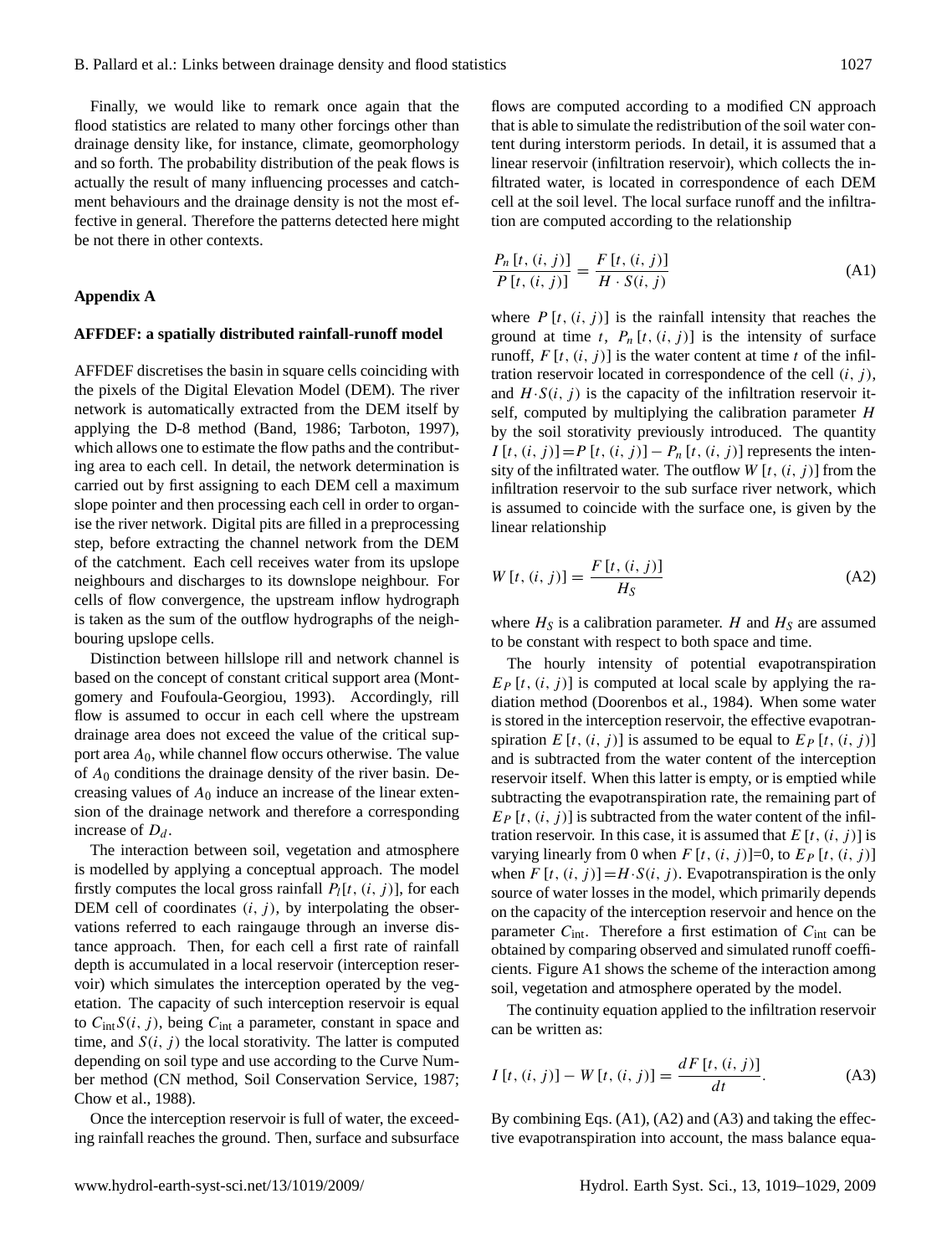

<span id="page-9-11"></span>**Fig. A1.** Schematisation operated by the AFFDEF model of the interaction among soil, vegetation and atmosphere.

tion for the infiltration reservoir can be derived and written in the form

$$
\frac{dF[t,(i,j)]}{dt} = -\frac{F[t,(i,j)]}{H_S} - E[t,(i,j)] +
$$
  
+ $P[t,(i,j)] \left\{ 1 - \frac{F[t,(i,j)]}{H \cdot S(i,j)} \right\}.$  (A4)

Surface and sub surface flows are propagated towards the basin outlet by applying the variable parameters Muskingum-Cunge model. Extensive details can be found in [Cunge](#page-9-12) [\(1969\)](#page-9-12) and [Orlandini et al.](#page-10-31) [\(1999\)](#page-10-31) for surface and sub surface propagation, respectively. For the surface flow, the kinematic celerity is computed by considering rectangular river cross section with fixed width/height ratio. The latter parameter and the channel roughness can assume different values along the river network and on the hillslopes. In particular, the channel roughness in the river network is allowed to vary from a minimum to a maximum value depending on the contributing area. For the subsurface flows, the kinematic celerity is instead computed as a function of the saturated hydraulic conductivity of the soil.

It is interesting to note that the model describes in a simplified manner the dynamics of the sub surface flows. In particular, it does not distinguish between near surface and deep water flow, and assumes that the calibration parameters  $H$  and  $H<sub>S</sub>$  are constant with respect to both space and time. This simplified description has been used in order to reduce the number of model parameters and, consequently, the amount of historical data required for model calibration. On the other hand, one may expect a significant approximation in the simulation of the low river discharges, especially when referring to highly permeable basins.

Moreover, the formation of the surface runoff is modelled according to a scheme that is very similar to the one adopted by the CN method, which is considered by many authors as an infiltration excess approach [\(Beven,](#page-9-13) [2000\)](#page-9-13). Therefore one may expect that the proposed model is better suited for basins characterised by low permeability and prevalently impervious hillslope, where the surface runoff is more likely to be given by excess of infiltration instead of excess of saturation.

*Acknowledgements.* The authors would like to thank Ralf Merz, Paola Allamano, Günter Blöschl and an anonymous referee for providing very constructive review comments. The work presented here has been carried out in the framework of the activity of the Working Group at the University of Bologna of the Prediction in Ungauged Basins (PUB) initiative of the International Association of Hydrological Sciences. The study has been partially supported by the Italian Government through its national grants to the programmes on "Advanced techniques for estimating the magnitude and forecasting extreme hydrological events, with uncertainty analysis" and "Relations between hydrological processes, climate, and physical attributes of the landscape at the regional and basin scales".

Edited by: R. Merz

#### **References**

- <span id="page-9-4"></span>Autorita di bacino del Fiume Po: Caratteristiche del bacino del ` Fiume Po e primo esame dell'impatto ambientale delle attivita` umane sulle risorse idriche, Tech. Rep., 12–39, 2006 (in Italian).
- <span id="page-9-9"></span>Band, L. E.: Topographic partition of watersheds with digital elevation models, Water Resour. Res., 22, 15–24, 1986.
- <span id="page-9-13"></span>Beven, K. J.: Rainfall-Runoff modelling, Wiley, United Kingdom, 2000.
- <span id="page-9-0"></span>Blöschl, G.: (Referee): Interactive comment on "A look at the links between drainage density and flood statistics" by B. Pallard et al., Hydrol. Earth Syst. Sci. Discuss., 5, S2108–S2111, 2008.
- <span id="page-9-8"></span>Blöschl, G. and Sivapalan, M.: Process controls on regional flood frequency: Coefficient of variation and basin scale, Water Resour. Res., 33, 2967–2980, 1997.
- <span id="page-9-2"></span>Burlando, P.: Stochastic models for the predictions and simulations of rainfall in time, Ph.D. thesis, Politecnico di Milano, Italy, 183 pp., 1989.
- <span id="page-9-3"></span>Burlando, P. and Rosso, R.: Scaling and multiscaling Depth-Duration-Frequency curves of storm precipitation, J. Hydrol., 187(1–2), 45–64, 1996.
- <span id="page-9-6"></span>Castellarin, A.: Probabilistic envelope curves for design-flood estimation at ungaged sites, Water Resour. Res., 43, W04406, doi:10.1029/2005WR004384, 2007.
- <span id="page-9-5"></span>Castellarin, A., Vogel, R. M., and Matalas, N. C.: Probabilistic behavior of a regional envelope curve, Water Resour. Res., 41, W06018, doi:10.1029/2004WR003042, 2005.
- <span id="page-9-10"></span>Chow, V. T., Maidment, R. M., and Mays, L. W.: Applied Hydrology, McGrawHill, United Kingdom, 1988.
- <span id="page-9-1"></span>Cowpertwait, P. S. P.: A generalized spatial-temporal model of rainfall based on a clustered point process, Proc. R. Soc. Lon. Ser.-A, 450, 163–175, 1996.
- <span id="page-9-12"></span>Cunge, J. A.: On the subject of a flood propagation computation method (Muskingum method), J. Hydraul. Res., 7, 205–230, 1969.
- <span id="page-9-7"></span>Gaume, E., Bain, V., Bernardara, P., Newinger, O., Barbuc, M., Bateman, A., Blaskovicova, L., Blöschl, G., Borga, M.,